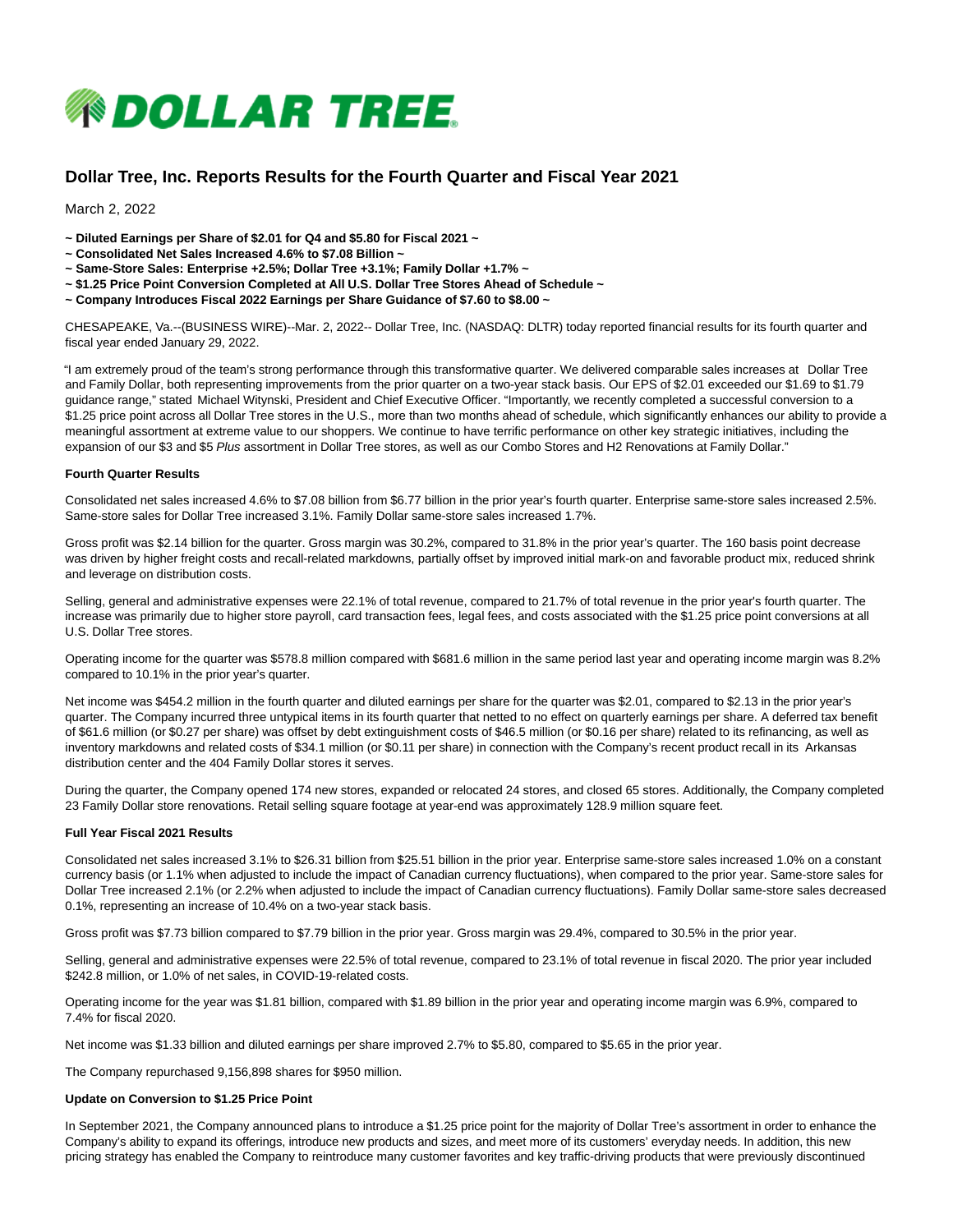due to the constraints of the \$1.00 price point. The Company launched the transition in more than 100 stores in October, and later shared its plans to expand to more than 2,000 stores in December 2021 and complete the rollout to all Dollar Tree stores by the end of its first fiscal quarter in 2022. The Company completed the rollout of the \$1.25 price point to all of its U.S. Dollar Tree stores in late February 2022, more than two months ahead of schedule.

"I am incredibly proud of the commitment and teamwork that enabled us to execute this key strategic initiative so smoothly and more than two months ahead of schedule. Support teams designed, procured and distributed signage and training materials; field and store teams converted their stores and communicated pricing to shoppers effectively; and, most importantly, our merchant teams are evolving our assortment to drive traffic, productivity, and customer loyalty at the new price point," added Witynski. "Our shoppers have been very supportive of the change, confirming that consumers continue to choose Dollar Tree for the extreme value our products offer compared to other retailers. As always, we will be relentless in our commitment to offer the best value possible at the \$1.25 price point."

### **Company Outlook**

The Company estimates consolidated net sales for the first quarter of 2022 will range from \$6.63 billion to \$6.78 billion, based on a low single-digit increase in same-store sales for the enterprise. Diluted earnings per share for the quarter are estimated to be in the range of \$1.95 to \$2.10.

Consolidated net sales for full-year fiscal 2022 are expected to range from \$27.22 billion to \$27.85 billion. This estimate is based on a low-to-mid single-digit increase in same-store sales and approximately 2.8% selling square footage growth. Diluted earnings per share are expected to range from \$7.60 to \$8.00. While share repurchases are not included in the outlook, the Company currently has \$2.5 billion remaining under its board repurchase authorization.

For fiscal 2022, the Company plans to open 590 new stores and to renovate 800 Family Dollar stores. The new stores are expected to consist of 190 Dollar Tree stores and 400 Family Dollar stores. Approximately 350 of the new Family Dollar stores will be in the Combo Store format. Additionally, the Company plans to expand the \$3 and \$5 Plus assortment to more than 1,500 Dollar Tree stores.

"We are dedicated, aligned and focused. The ability to execute our key strategic initiatives is paying off and setting a solid foundation for improved operating performance. We delivered EPS of \$5.80 in fiscal 2021 and the high end of our guidance range this year is \$8.00, representing a 38% increase," Witynski concluded. "This year, we are laser-focused on meeting our customers' needs while driving our initiatives that are delivering the best returns. These initiatives, combined with our strong balance sheet, position us well to deliver long-term value for all of our stakeholders – customers, associates, suppliers, and shareholders."

### **Conference Call Information**

On Wednesday, March 2, 2022, the Company will host a conference call to discuss its earnings results at 9:00 a.m. Eastern Time. The telephone number for the call is 800-289-0720. A recorded version of the call will be available until midnight Tuesday, March 8, 2022, and may be accessed by dialing 888-203-1112. The access code is 9879297. A webcast of the call is accessible through Dollar Tree's website and will remain online through Tuesday, March 8, 2022.

Dollar Tree, a Fortune 200 Company, operated 16,077 stores across 48 states and five Canadian provinces as of January 29, 2022. Stores operate under the brands of Dollar Tree, Family Dollar, and Dollar Tree Canada. To learn more about the Company, visi[t www.DollarTree.com.](https://cts.businesswire.com/ct/CT?id=smartlink&url=http%3A%2F%2Fwww.DollarTree.com&esheet=52587989&newsitemid=20220301006223&lan=en-US&anchor=www.DollarTree.com&index=1&md5=541ce88c77261d7caab49663db2383dd)

#### **Note**

Please refer to the Company's Current Report on Form 8-K filed with the Securities and Exchange Commission today for a description of several proposed class action complaints filed against Family Dollar pertaining to the recall described above and related matters, as well as risks pertaining to the foregoing.

A WARNING ABOUT FORWARD-LOOKING STATEMENTS: Our press release contains "forward-looking statements" as that term is used in the Private Securities Litigation Reform Act of 1995. Forward-looking statements can be identified by the fact that they address future events, developments or results and do not relate strictly to historical facts. Any statements contained in this press release that are not statements of historical fact may be deemed to be forward-looking statements. Forward-looking statements include, without limitation, statements preceded by, followed by or including words such as: "believe", "anticipate", "expect", "intend", "plan", "view", "target" or "estimate", "may", "will", "should", "predict", "possible", "potential", "continue", "strategy", and similar expressions. For example, our forward-looking statements include statements regarding our expectations of continued volatility and uncertainty related to the Family Dollar recall and related matters including proposed class actions; the COVID-19 pandemic; our plans relating to new store openings, renovations and square footage growth; our expectations regarding capital expenditures and share repurchases for fiscal 2022; our plans and expectations concerning various store format initiatives, including our new Combination Stores and Family Dollar H2 renovations; the impact of the \$1.25 price point rollout and expansion of our Dollar Tree Plus initiative; our plans and expectations regarding traffic, store productivity, product assortment, operating performance, and net sales, same-store sales, and diluted earnings per share for the first fiscal quarter and full fiscal year 2022; and our other plans, objectives, expectations (financial and otherwise) and intentions. These statements are subject to risks and uncertainties. For a discussion of the risks, uncertainties and assumptions that could affect our future events, developments or results, you should carefully review the "Risk Factors," "Business" and "Management's Discussion and Analysis of Financial Condition and Results of Operations" sections in our Annual Report on Form 10-K filed March 16, 2021, our Form 10-Q for the most recently ended fiscal quarter and other filings we make from time to time with the Securities and Exchange Commission. We are not obligated to release publicly any revisions to any forward-looking statements contained in this press release to reflect events or circumstances occurring after the date of this report and you should not expect us to do so.

## **DOLLAR TREE, INC. Condensed Consolidated Income Statements (In millions, except per share data)**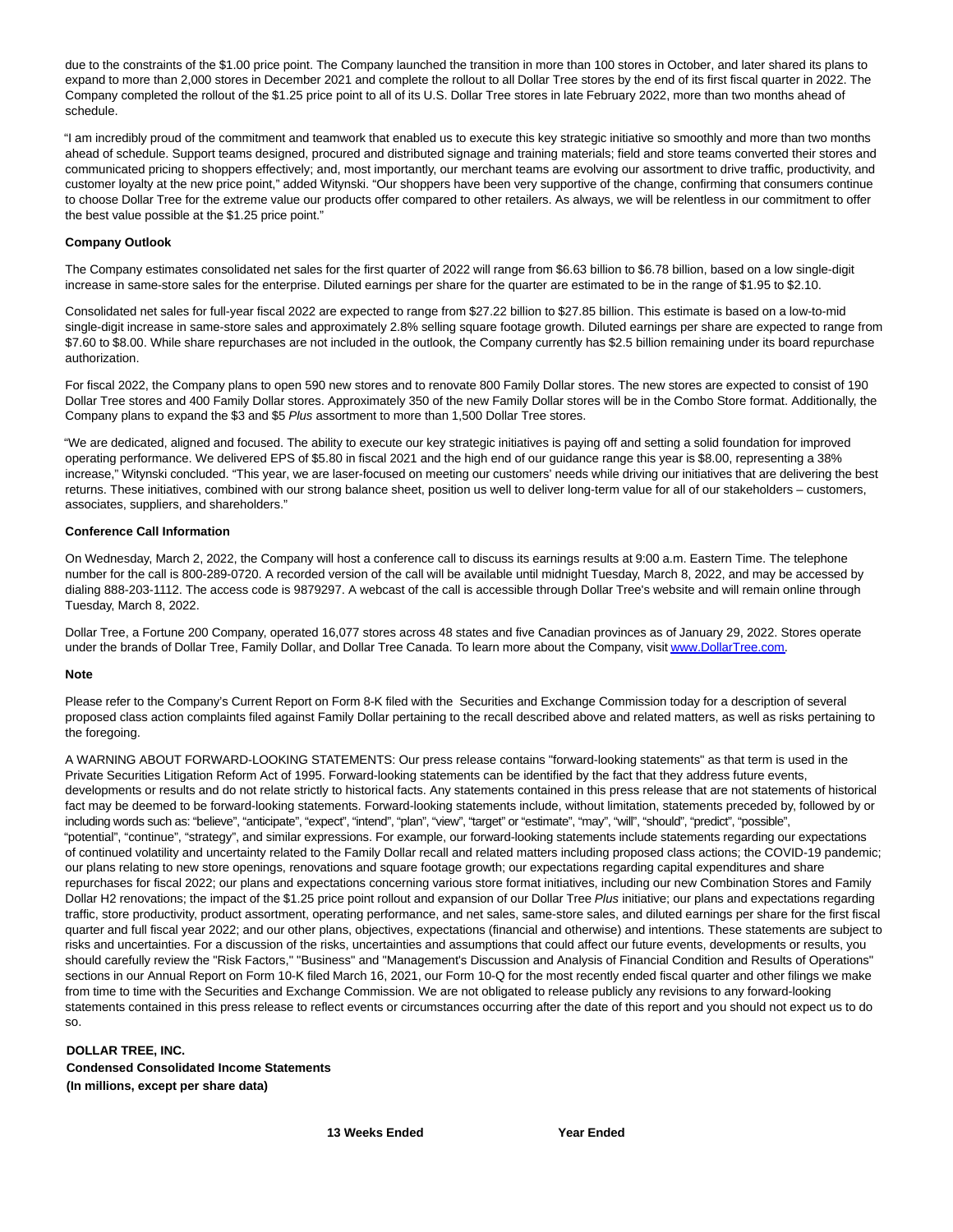|                                            | <b>January 29, 2022</b> |             | <b>January 30, 2021</b> |                | <b>January 29, 2022</b> |             | <b>January 30, 2021</b> |            |      |  |  |
|--------------------------------------------|-------------------------|-------------|-------------------------|----------------|-------------------------|-------------|-------------------------|------------|------|--|--|
|                                            |                         | (Unaudited) |                         | (Unaudited)    |                         | (Unaudited) |                         |            |      |  |  |
| Net sales                                  |                         | \$7,077.4   |                         | \$6,767.3      |                         | \$26,309.8  |                         | \$25,508.4 |      |  |  |
| Other revenue                              |                         | $3.2\,$     |                         | $0.6\,$        |                         | 11.4        |                         | $0.9\,$    |      |  |  |
| Total revenue                              |                         | 7,080.6     |                         | 6,767.9        |                         | 26,321.2    |                         | 25,509.3   |      |  |  |
| Cost of sales                              |                         | 4,940.3     |                         | 4,615.1        |                         | 18,583.9    |                         | 17,721.0   |      |  |  |
| Selling, general & administrative expenses |                         | 1,561.5     |                         | 1,471.2        |                         | 5,925.9     |                         | 5,900.4    |      |  |  |
|                                            |                         | 22.1        | $\%$                    | 21.7           | $\%$                    | 22.5        | $\%$                    | 23.1       | $\%$ |  |  |
| Operating income                           |                         | 578.8       |                         | 681.6          |                         | 1,811.4     |                         | 1,887.9    |      |  |  |
|                                            |                         | $8.2\,$     | $\%$                    | 10.1           | $\%$                    | $6.9\,$     | $\%$                    | $7.4$      | $\%$ |  |  |
| Interest expense, net                      |                         | 79.5        |                         | 34.2           |                         | 178.9       |                         | 147.3      |      |  |  |
| Other expense, net                         |                         | 0.1         |                         | $\blacksquare$ |                         | $0.3\,$     |                         | $0.8\,$    |      |  |  |
| Income before income taxes                 |                         | 499.2       |                         | 647.4          |                         | 1,632.2     |                         | 1,739.8    |      |  |  |
|                                            |                         | 7.1         | $\%$                    | 9.6            | $\%$                    | $6.2\,$     | $\%$                    | $6.8\,$    | $\%$ |  |  |
|                                            |                         |             |                         |                |                         |             |                         |            |      |  |  |
| Provision for income taxes                 |                         | 45.0        |                         | 144.6          |                         | 304.3       |                         | 397.9      |      |  |  |
| Income tax rate                            |                         | 9.0         | $\%$                    | 22.3           | $\%$                    | 18.6        | $\%$                    | 22.9       | $\%$ |  |  |
| Net income                                 |                         | \$454.2     |                         | \$502.8        |                         | \$1,327.9   |                         | \$1,341.9  |      |  |  |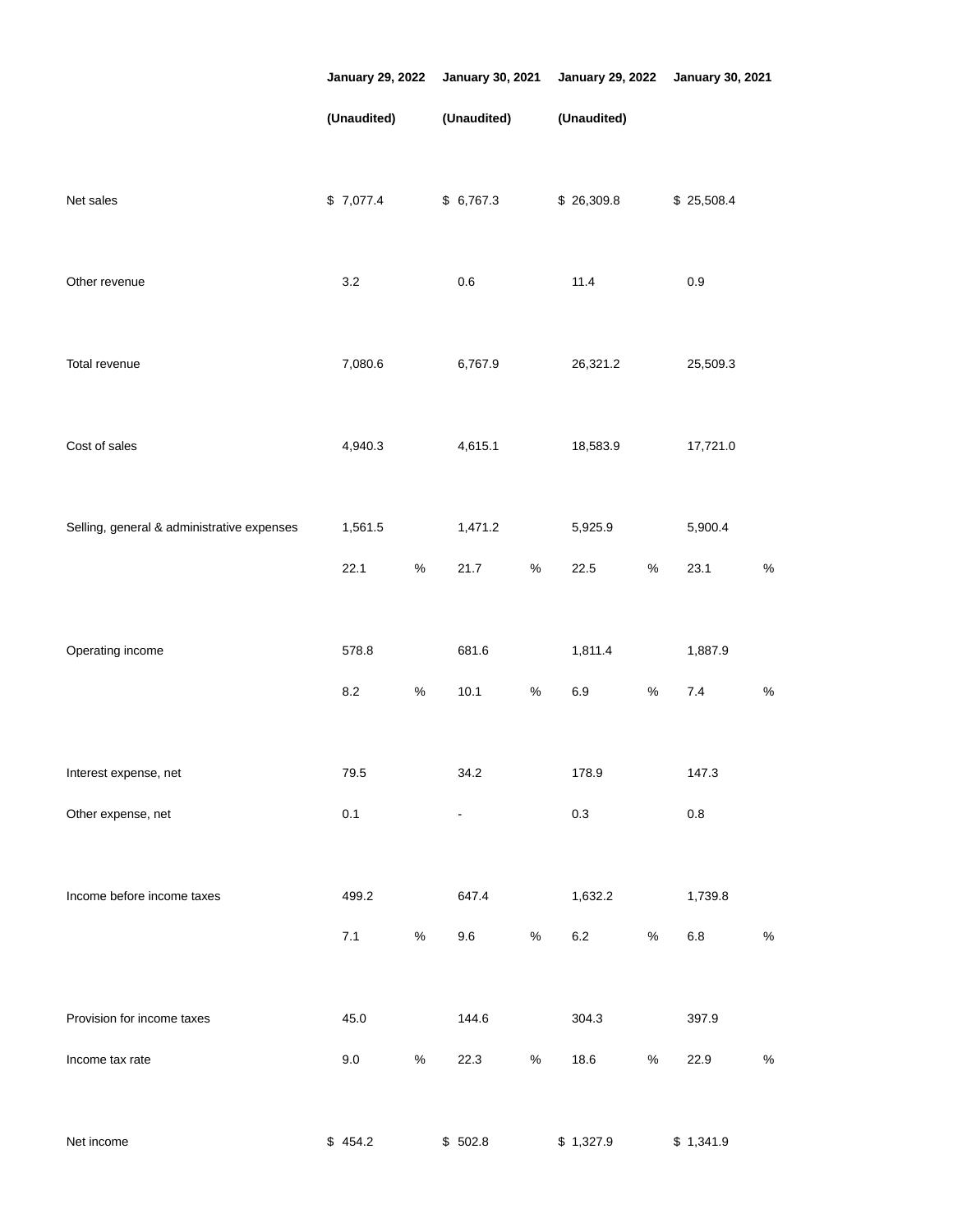| Net earnings per share:           |        |        |        |        |
|-----------------------------------|--------|--------|--------|--------|
| <b>Basic</b>                      | \$2.02 | \$2.14 | \$5.83 | \$5.68 |
| Weighted average number of shares | 225.0  | 234.6  | 227.9  | 236.4  |
|                                   |        |        |        |        |
| <b>Diluted</b>                    | \$2.01 | \$2.13 | \$5.80 | \$5.65 |
| Weighted average number of shares | 226.3  | 235.9  | 229.0  | 237.3  |

6.4 % 7.4 % 5.0 % 5.3 %

The information for the year ended January 30, 2021 was derived from the audited consolidated financial statements as of that date.

# **DOLLAR TREE, INC.**

# **Segment Information (In millions, except store count)**

|                       | 13 Weeks Ended          |        |             |                  |                         |             | <b>Year Ended</b> |                         |     |                         |        |  |  |  |
|-----------------------|-------------------------|--------|-------------|------------------|-------------------------|-------------|-------------------|-------------------------|-----|-------------------------|--------|--|--|--|
|                       | <b>January 29, 2022</b> |        |             |                  | <b>January 30, 2021</b> |             |                   | <b>January 29, 2022</b> |     | <b>January 30, 2021</b> |        |  |  |  |
|                       | (Unaudited)             |        | (Unaudited) |                  |                         | (Unaudited) |                   |                         | (a) |                         |        |  |  |  |
|                       |                         |        |             |                  |                         |             |                   |                         |     |                         |        |  |  |  |
| Net sales:            |                         |        |             |                  |                         |             |                   |                         |     |                         |        |  |  |  |
| <b>Dollar Tree</b>    | \$3,919.1               |        |             | \$3,707.4        |                         |             | \$13,922.1        |                         |     | \$13,265.0              |        |  |  |  |
| <b>Family Dollar</b>  | 3,158.3                 |        |             | 3,059.9          |                         |             | 12,387.7          |                         |     | 12,243.4                |        |  |  |  |
| Total net<br>sales    | \$7,077.4               |        |             | \$6,767.3        |                         |             | \$26,309.8        |                         |     | \$25,508.4              |        |  |  |  |
| <b>Gross</b>          |                         |        |             |                  |                         |             |                   |                         |     |                         |        |  |  |  |
| profit:               |                         |        |             |                  |                         |             |                   |                         |     |                         |        |  |  |  |
| <b>Dollar Tree</b>    | \$1,396.5               |        |             | 35.6 % \$1,337.0 |                         |             | 36.1 % \$4,603.6  | 33.1                    |     | % \$4,543.8             | 34.3 % |  |  |  |
| <b>Family Dollar</b>  | 740.6                   | 23.4 % |             | 815.2            | 26.6 %                  |             | 3,122.3           | 25.2                    | %   | 3,243.6                 | 26.5 % |  |  |  |
| Total gross<br>profit | \$2,137.1               |        |             | 30.2 % \$2,152.2 |                         |             | 31.8 % \$7,725.9  | 29.4                    | %   | \$7,787.4               | 30.5 % |  |  |  |

**Operating income (loss):**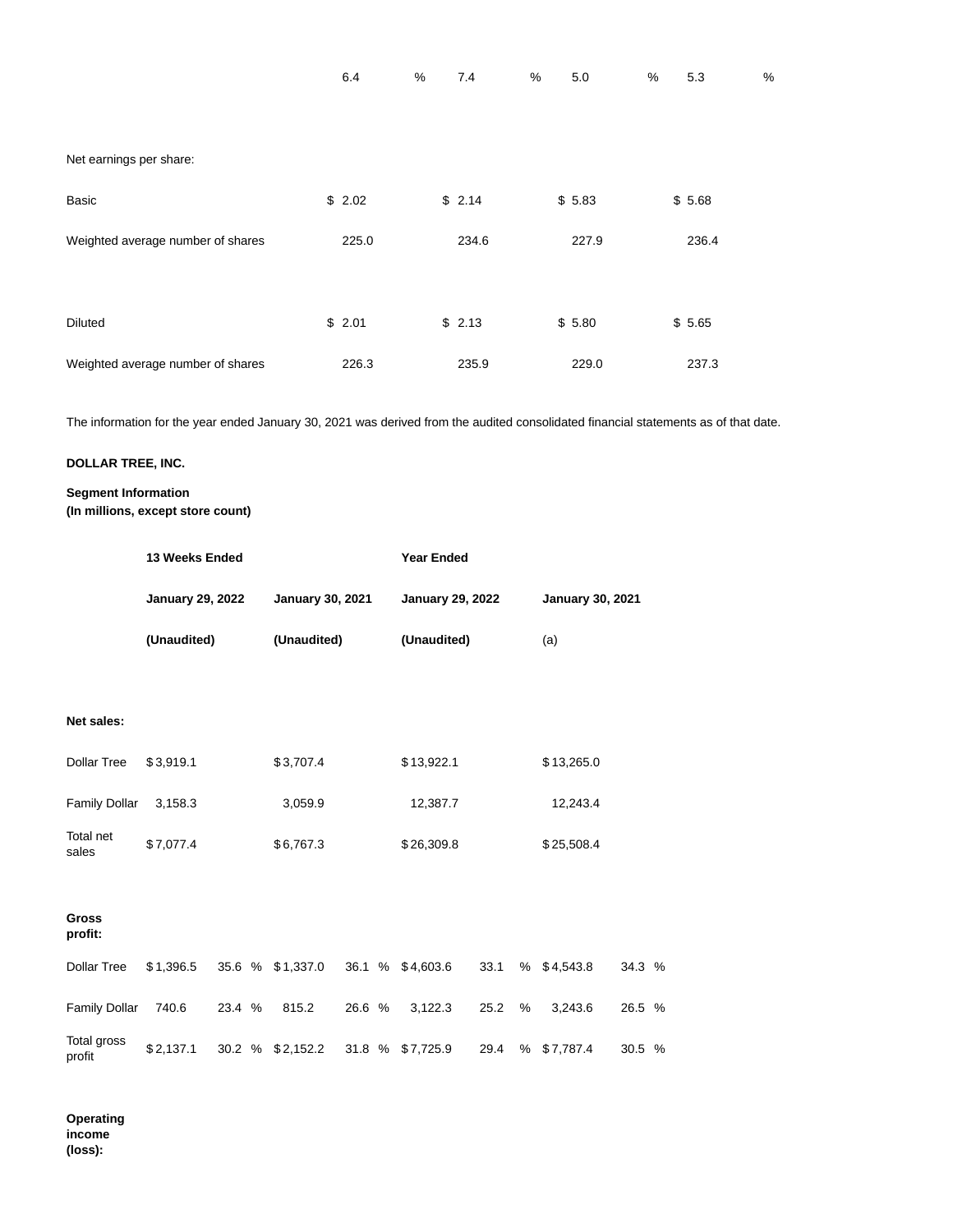| <b>Dollar Tree</b>                 | \$587.8 |               |             |   | 15.0 % \$591.5 |               |              |   | 16.0 % \$1,607.0         | 11.5  |    | $%$ \$1,598.0            | 12.0       | % |
|------------------------------------|---------|---------------|-------------|---|----------------|---------------|--------------|---|--------------------------|-------|----|--------------------------|------------|---|
| <b>Family Dollar</b>               | 86.8    |               | 2.7         | % | 183.6          |               | 6.0          | % | 543.1                    | 4.4   | %  | 655.6                    | 5.4        | % |
| Corporate,<br>support and<br>Other | (95.8)  | $\rightarrow$ | $(1.4 \t%)$ |   | (93.5)         | $\rightarrow$ | $(1.4 \t% )$ |   | (338.7)<br>$\rightarrow$ | (1.3) | %) | (365.7)<br>$\rightarrow$ | $(1.4 \t%$ |   |
| Total<br>operating<br>income       | \$578.8 |               | 8.2         | % | \$681.6        |               |              |   | 10.1 % \$1,811.4         | 6.9   |    | % \$1,887.9              | 7.4        | % |

|                                               |                                                                                                             | 13 Weeks Ended |       |               |              |                         |                              |               |                                |           | <b>Year Ended</b> |                         |                              |  |                                |           |                |                         |                              |  |                         |  |              |               |
|-----------------------------------------------|-------------------------------------------------------------------------------------------------------------|----------------|-------|---------------|--------------|-------------------------|------------------------------|---------------|--------------------------------|-----------|-------------------|-------------------------|------------------------------|--|--------------------------------|-----------|----------------|-------------------------|------------------------------|--|-------------------------|--|--------------|---------------|
|                                               | <b>January 29, 2022</b><br><b>Dollar</b><br><b>Family</b><br><b>Dollar</b><br><b>Tree</b><br>7,982<br>7,984 |                |       |               |              | <b>January 30, 2021</b> |                              |               |                                |           |                   | <b>January 29, 2022</b> |                              |  |                                |           |                | <b>January 30, 2021</b> |                              |  |                         |  |              |               |
|                                               |                                                                                                             |                |       |               | <b>Total</b> |                         | <b>Dollar</b><br><b>Tree</b> |               | <b>Family</b><br><b>Dollar</b> |           | <b>Total</b>      |                         | <b>Dollar</b><br><b>Tree</b> |  | <b>Family</b><br><b>Dollar</b> |           | <b>Total</b>   |                         | <b>Dollar</b><br><b>Tree</b> |  | Family<br><b>Dollar</b> |  | <b>Total</b> |               |
| <b>Store</b><br>Count:                        |                                                                                                             |                |       |               |              |                         |                              |               |                                |           |                   |                         |                              |  |                                |           |                |                         |                              |  |                         |  |              |               |
| Beginning                                     |                                                                                                             |                |       |               | 15,966       |                         | 7,741                        |               | 7,865                          |           | 15,606            |                         | 7,805                        |  | 7,880                          |           | 15,685         |                         | 7,505                        |  | 7,783                   |  | 15,288       |               |
| New stores                                    | 97                                                                                                          |                | 77    |               | 174          |                         | 79                           |               | 45                             |           | 124               |                         | 311                          |  | 225                            |           | 536            |                         | 341                          |  | 156                     |  | 497          |               |
| Re-bannered<br>stores (b)                     | $\overline{2}$                                                                                              |                |       |               | 2            |                         | (1)                          |               | $\mathbf{1}$                   |           | $\blacksquare$    |                         | 1                            |  | (1)                            |           | $\blacksquare$ |                         | (4)                          |  | 5                       |  | 1            |               |
| Closings                                      | (22)                                                                                                        |                | (43)  | $\lambda$     | (65)         | $\lambda$               | (14)                         | $\rightarrow$ | (31)                           | $\lambda$ | (45)              |                         | (56)                         |  | (88)                           | $\lambda$ | (144)          |                         | (37)                         |  | (64)                    |  | (101)        | $\rightarrow$ |
| Ending                                        | 8,061                                                                                                       |                | 8,016 |               | 16,077       |                         | 7,805                        |               | 7,880                          |           | 15,685            |                         | 8,061                        |  | 8,016                          |           | 16,077         |                         | 7,805                        |  | 7,880                   |  | 15,685       |               |
| Selling<br>Square<br>Footage (in<br>millions) | 69.7                                                                                                        |                | 59.2  |               | 128.9        |                         | 67.4                         |               | 57.7                           |           | 125.1             |                         | 69.7                         |  | 59.2                           |           | 128.9          |                         | 67.4                         |  | 57.7                    |  | 125.1        |               |
| <b>Growth Rate</b><br>(Square<br>Footage)     | 3.4                                                                                                         |                | % 2.6 | $\frac{0}{0}$ | 3.0          |                         | % 4.3                        | %             | 1.8                            |           | % 3.1             | %                       | 3.4                          |  | % 2.6                          | %         | 3.0            |                         | % 4.3                        |  | % 1.8                   |  | % 3.1        | %             |

(a) The information for the year ended January 30, 2021 was derived from the audited consolidated financial statements as of that date. (b) Stores are included as re-banners when they close or open, respectively.

**DOLLAR TREE, INC.**

**Condensed Consolidated Balance Sheets**

**(In millions)**

**January 29, January 30,**

**2022 2021**

**(Unaudited)**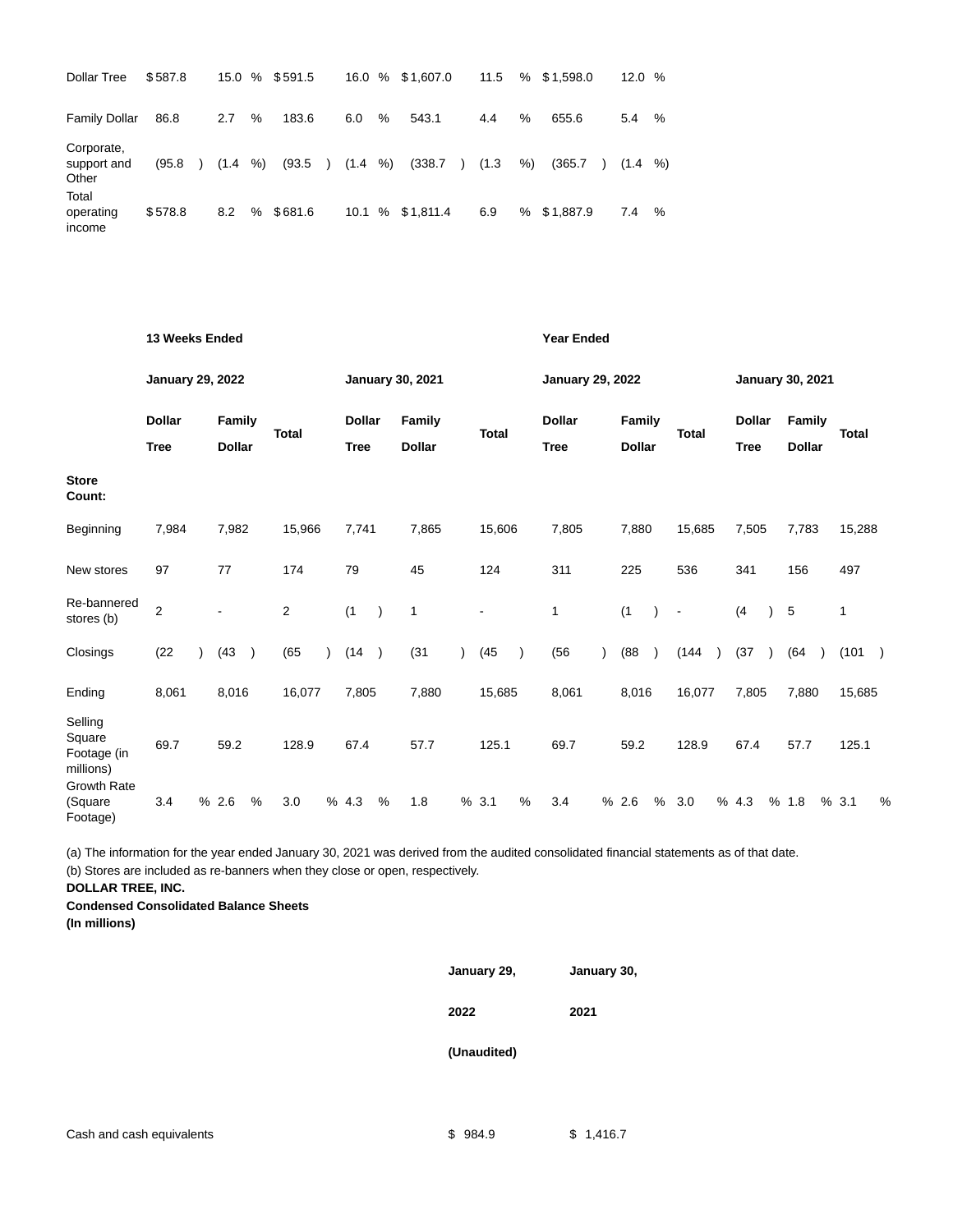| Merchandise inventories                        | 4,367.3    | 3,427.0    |
|------------------------------------------------|------------|------------|
| Other current assets                           | 257.0      | 207.1      |
| Total current assets                           | 5,609.2    | 5,050.8    |
|                                                |            |            |
| Property, plant and equipment, net             | 4,477.3    | 4,116.3    |
| Restricted cash                                | 53.4       | 46.9       |
| Operating lease right-of-use assets            | 6,425.3    | 6,324.1    |
| Goodwill                                       | 1,984.4    | 1,984.4    |
| Trade name intangible asset                    | 3,100.0    | 3,100.0    |
| Deferred tax asset                             | 20.3       | 23.2       |
| Other assets                                   | 51.9       | 50.3       |
|                                                |            |            |
| <b>Total assets</b>                            | \$21,721.8 | \$20,696.0 |
|                                                |            |            |
|                                                |            |            |
| Current portion of operating lease liabilities | \$1,407.8  | \$1,348.2  |
| Accounts payable                               | 1,884.2    | 1,480.5    |
| Income taxes payable                           | 82.6       | 86.3       |
| Other current liabilities                      | 802.0      | 815.3      |
| <b>Total current liabilities</b>               | 4,176.6    | 3,730.3    |
|                                                |            |            |
| Long-term debt, net                            | 3,417.0    | 3,226.2    |
| Operating lease liabilities, long-term         | 5,145.5    | 5,065.5    |
| Deferred income taxes, net                     | 987.2      | 1,013.5    |
| Income taxes payable, long-term                | 20.9       | 22.6       |

Other liabilities 256.1 352.6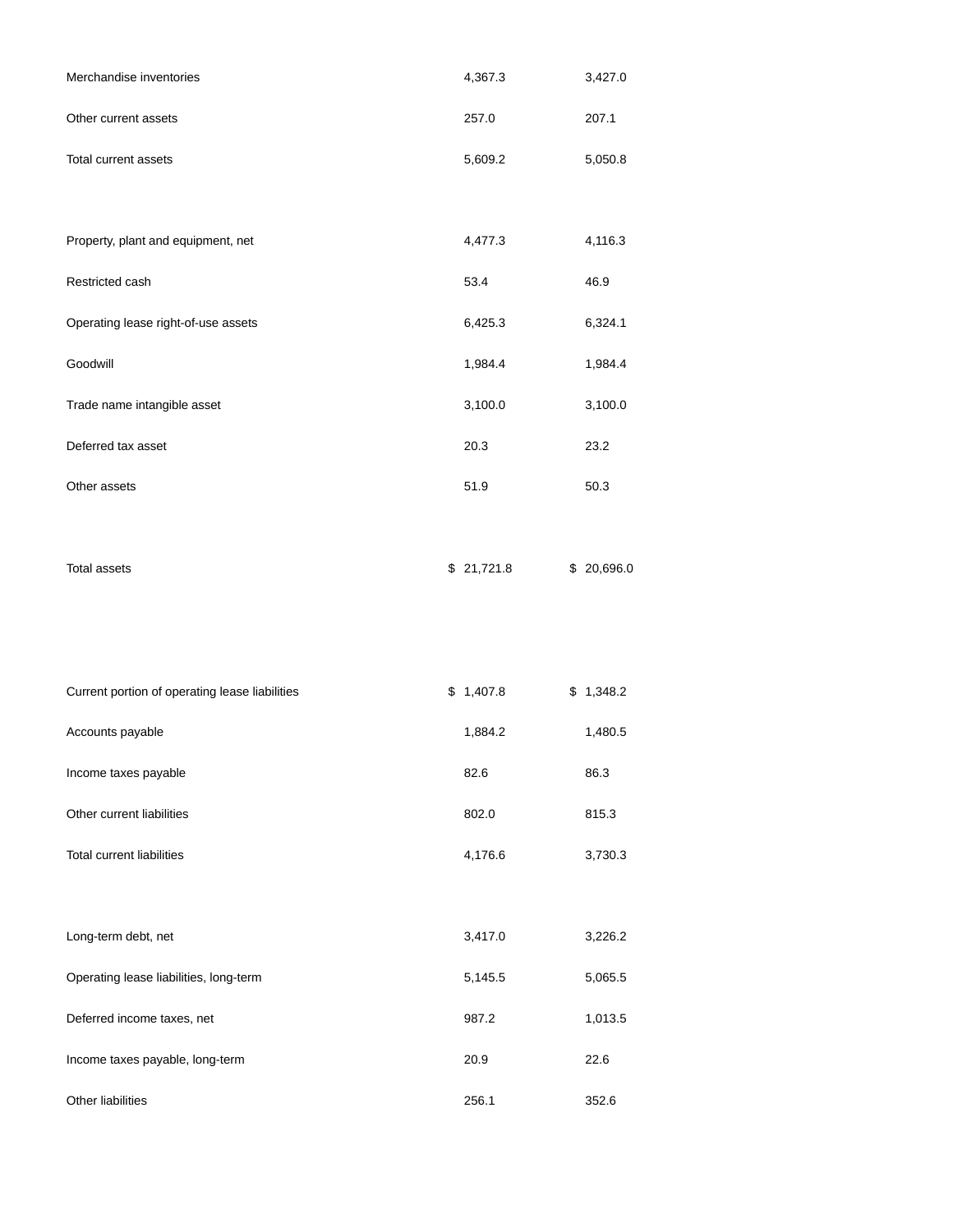| <b>Total liabilities</b>                                                                                         | 14,003.3   |                      | 13,410.7                |  |  |  |
|------------------------------------------------------------------------------------------------------------------|------------|----------------------|-------------------------|--|--|--|
|                                                                                                                  |            |                      |                         |  |  |  |
| Shareholders' equity                                                                                             | 7,718.5    |                      | 7,285.3                 |  |  |  |
|                                                                                                                  |            |                      |                         |  |  |  |
| Total liabilities and shareholders' equity                                                                       | \$21,721.8 | \$20,696.0           |                         |  |  |  |
| The January 30, 2021 information was derived from the audited consolidated financial statements as of that date. |            |                      |                         |  |  |  |
| DOLLAR TREE, INC.<br><b>Condensed Consolidated Statements of Cash Flows</b><br>(In millions)                     |            |                      |                         |  |  |  |
|                                                                                                                  |            |                      |                         |  |  |  |
|                                                                                                                  |            | Year Ended           | January 29, January 30, |  |  |  |
|                                                                                                                  |            | 2022                 | 2021                    |  |  |  |
|                                                                                                                  |            | (Unaudited)          |                         |  |  |  |
|                                                                                                                  |            |                      |                         |  |  |  |
| Cash flows from operating activities:                                                                            |            |                      |                         |  |  |  |
| Net income                                                                                                       |            | \$1,327.9            | \$1,341.9               |  |  |  |
| Adjustments to reconcile net income to net cash provided by operating activities:                                |            |                      |                         |  |  |  |
| Depreciation and amortization                                                                                    |            | 716.0                | 686.6                   |  |  |  |
| Provision for deferred income taxes                                                                              |            | (23.2)<br>$\lambda$  | 30.7                    |  |  |  |
| Stock-based compensation expense                                                                                 |            | 79.9                 | 83.9                    |  |  |  |
| Amortization of debt discount and debt-issuance costs                                                            |            | 8.9                  | 4.0                     |  |  |  |
| Other non-cash adjustments to net income                                                                         |            | 11.2                 | 19.0                    |  |  |  |
| Loss on debt extinguishment                                                                                      |            | 43.8                 |                         |  |  |  |
| Changes in operating assets and liabilities                                                                      |            | (733.0)<br>$\lambda$ | 550.2                   |  |  |  |
| Total adjustments                                                                                                |            | 103.6                | 1,374.4                 |  |  |  |
| Net cash provided by operating activities                                                                        |            | 1,431.5              | 2,716.3                 |  |  |  |